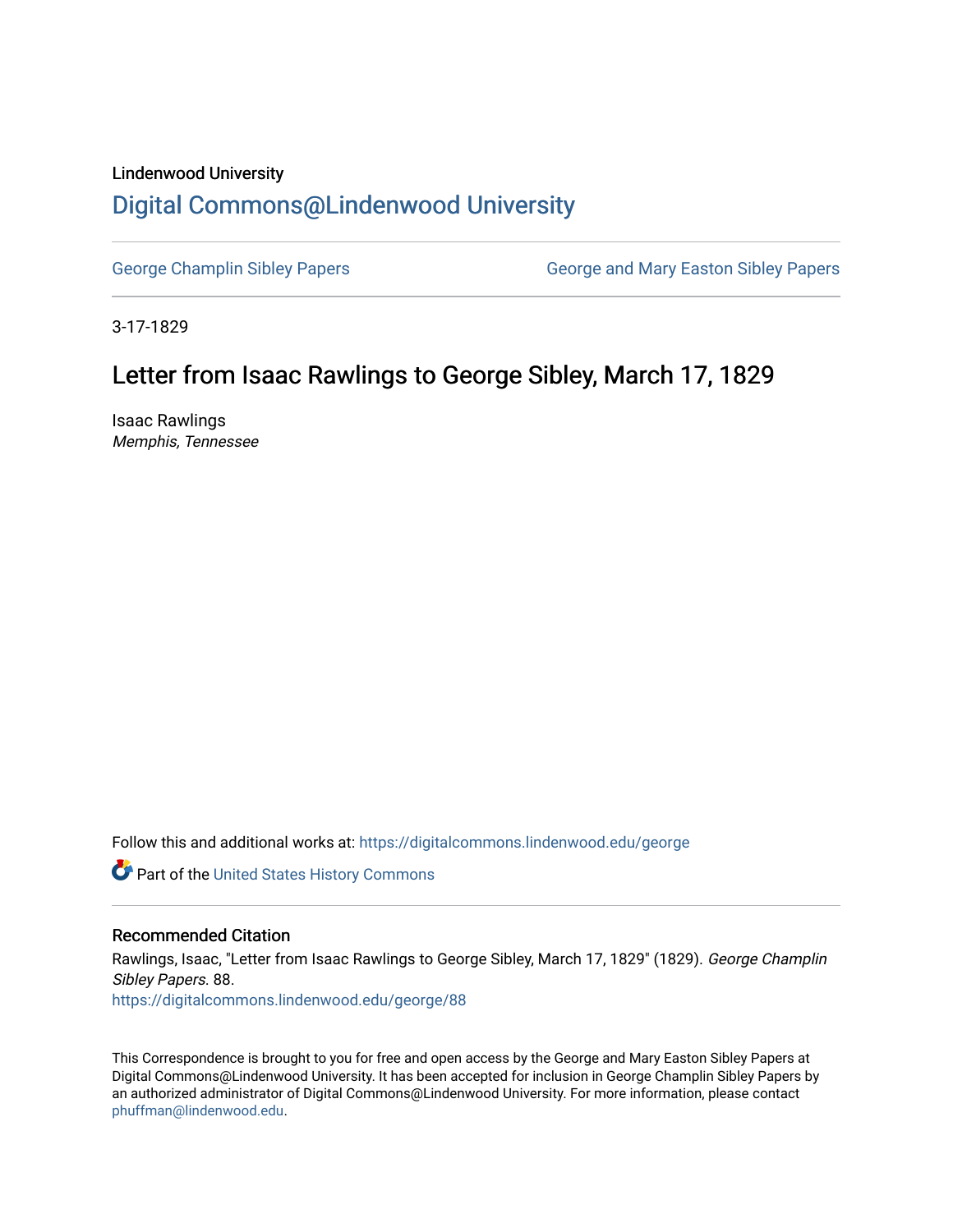George C. Sibley Esquire **Islamic Community** Controller in the Isaac Rawlings of the Isaac Rawlings of the Isaac Rawlings of the Isaac Rawlings of the Isaac Rawlings of the Isaac Rawlings of the Isaac Rawlings of the Isaac Saint Charles 17. March 1829 Missouri

per W. Bailey.

#### Dear Sir:

Memphis, 17th March 1829.

Your esteemed favor of the 12th ult: I have had the pleasure to receive in due course, and have derived from its perusal, I assure you, no Small Share of both Satisfaction and amusement, and might add, with an entire regard to truth, edification- I hope your Rural engagements will not so completely occupy your time as to entail a just cause of complaint to your epistolary friends, as you Seem disposed to give me cause to apprehend, from the open declaration you make, that your "hand is out in Letter writing." I am aware that, there was a time, when it was well set, this is the more to be desired, as I am left to infer, from the mass of business on your hand, I can only promise myself, for Some time at least, the advantages of communication with you, alone in this way. which believe me I Should forego with great reluctance; having a direct interest in the continuance of your correspondence, resting as it does, upon the basis, on which you have so judiciously, and so acceptabley to myself placed it, that of confidence free and unrestrained, to render you an adequate return, will be more, than I Shall be able to do, were our conditions Similar; but they are not, and I Shall have a decided advantage of you, you can well, however, give the difference, which your characteristick generosity encourages me to claim and which your enviable Situation alone would not permit you to accept. Your valuable treatise upon the blessings of matrimony, could not have been better directed, and I trust will prove efficacious, in leading me on to become "one of you". So Strong was its impression upon me, that I had hardly lain aside your very agreeable favor, before I prepared and mailed, a billet-doux to one of the most charming & innocent creatures of God's creation. You are really right in thinking, it the dearest object of my wishes, to become one of the married number, and I flatter myself I could assign good reasons for being So disposed, but having no room in this Letter, for their disclosure, I shall pass them over, aware that your own fertile mind will bring to your view, all which I could present. I have made Several bold and desperate efforts, to enrol myself in your class, but erred greatly in the direction of them. my views keeping ahead of my merits, discomfiture & mortification have been my only, & invariable reward.- but that you Should not abandon me, as having desponded and being without hope, I very honestly assure you, that I Shall persevere in the good cause, until I Shall elevate myself, to the level, to which I have so long aspired, or Sink by incessant efforts to become So elevated to a condition below woman's contempt- from yourself I Shall expect much encouragement on the way, and Shall therefore look for a continuance of your interesting favors. Your Silver pen conveys your words very legibly, and a regard to your "own ease in this particular" I entirely approve and admire- Happiness, an exotick on earth, Stolen one day from Heaven, we are all in pursuit of, tho' various are our ways and so imperfect seems to be our understanding of its effects, that most of us cherish the thing so erroneously, that its charms are lost upon us, like yourself, I believe it is never so well preserved and enjoyed, as by a chaste and refined intercourse of the Sexes-

I lost my election by a large majority against me, but have Since been elected Mayor of Memphis- our population exceeds 900. business is not as profitable as formerly, indeed it requires close